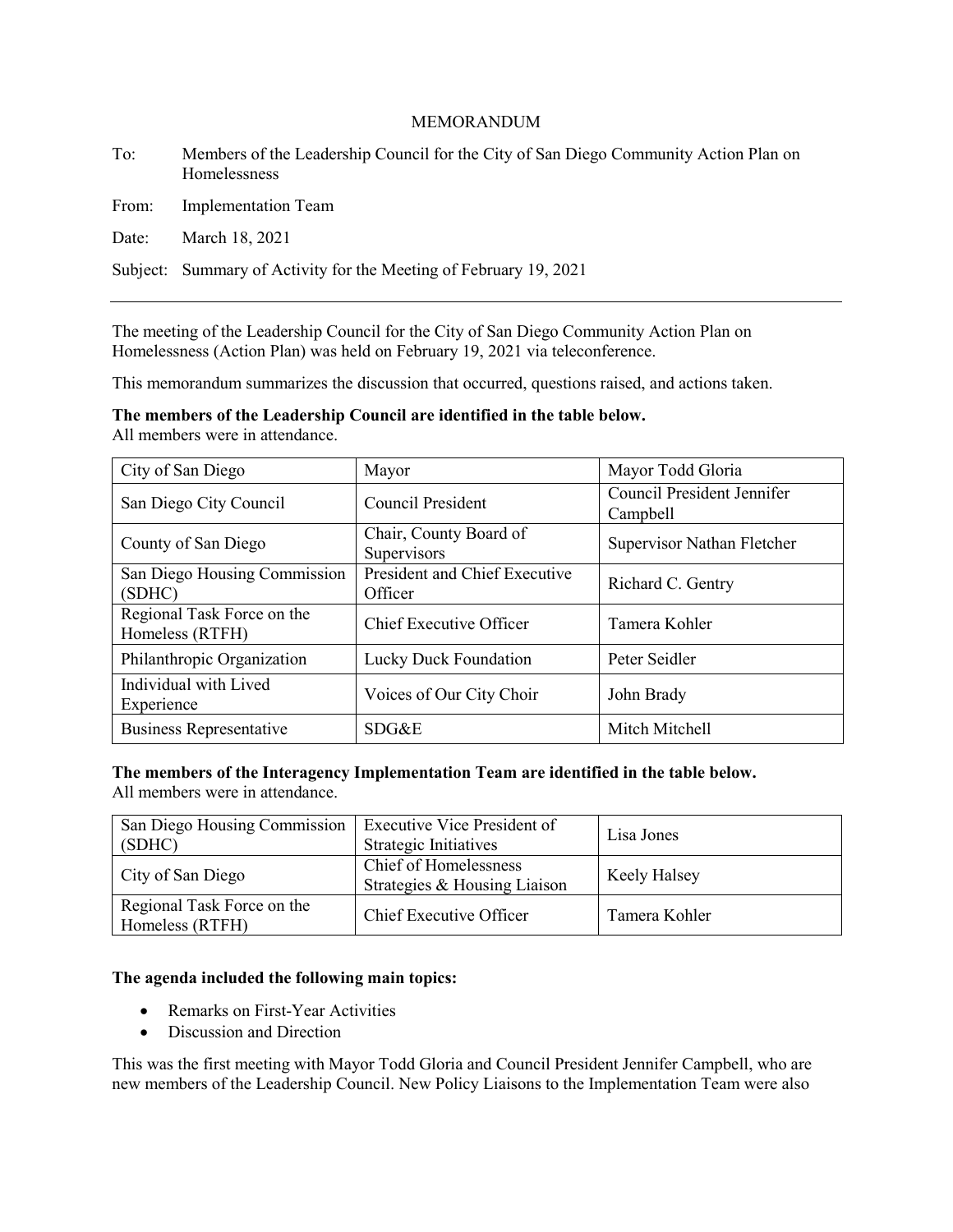introduced. Sarah Dawe, Policy Advisor for Supervisor Fletcher, will participate in a policy liaison role, and Molly Chase, Senior Director of Policy for SDHC, will participate on an ad hoc basis as appropriate.

Two guests were asked by the Leadership Council to join the meeting held on the 19<sup>th</sup>; Ann Oliva, Visiting Senior Fellow from the Center on Budget and Policy Priorities and chief author of the Action Plan, and Matthew Doherty, Special Consultant to Mayor Gloria.

# **Remarks on First-Year Activities**

Ann Oliva reviewed information on activities conducted during calendar year 2020 to implement the goals outlined in the Action Plan, and shared remarks and insight on the City's progress. Specific activities were mentioned that were prioritized in the Action Plan but for which action may not have occurred in the past year. The reviewed activities are noted in the text below. These items were discussed with the context and understanding that the City's priorities shifted to respond to the COVID-19 pandemic which affected the San Diego region throughout calendar year 2020.

Several items were also highlighted for the Leadership Council's consideration. The pandemic's impact on employment is currently being reviewed at a national level, especially as a resource for youth. A difficult labor market for youth as the economy recovers from the pandemic may affect progress toward ending youth homelessness. The experience with Operation Shelter to Home also identified that the City of San Diego appears to be seeing a significant percentage of people experiencing homelessness with high needs. The City needs to continue to consider the level of resources and supportive services required to sufficiently meet this need. It was also recommended that the Leadership Council and Implementation Team revisit and analyze system data to potentially revise targets in a post-pandemic environment, as changes may have occurred that Action Plan assessments and projections in 2019 did not encompass.

# 1. Implement a Systems-Level Approach to Homelessness Planning

Remarks: The regular, ongoing participation of the Leadership Council and Implementation Team working collaboratively toward the Action Plan's goals reflects progress in implementing a systems-level approach to homelessness planning. . This level of formal collaboration between these key agencies did not exist before the Action Plan. Action also has occurred at a systems level around coordinated outreach and coordinated entry that improves the system and encourages the City's homeless crisis response system to *operate as a system*.

Remarks also noted prioritized areas that still need to be implemented include strategic communications of progress toward the Action Plan goals and joint budgeting and fundraising to support the activities outlined in the Action Plan. It was noted, that as the Implementation Team always looks to prioritize available funding towards services and programs, the Team determined that the best approach to strategic communications is to utilize the existing communications expertise at the main agencies to draft a communication strategy and implement a working group.

*The Implementation Team communicated during the meeting that this was a key focus that had been identified for 2021, and a strategic communications plan was currently being developed by a working group created in January, consisting of members from the Mayor's Office, RTFH, and SDHC.* 

# 2. Create a Client-Centered Homeless Assistance System

Remarks: Work and emphasis has occurred around equity, which supports creating a client-centered homeless assistance system. The RTFH's Ad Hoc Committee on Addressing Homelessness Among Black San Diegans demonstrates this. The Ad Hoc Committee's purpose is to explore the factors contributing to disparities among Black persons experiencing homelessness, engage in dialogue with community stakeholders, and develop a series of recommendations to better address the impacts of systemic racism and its effects within the homeless crisis response system.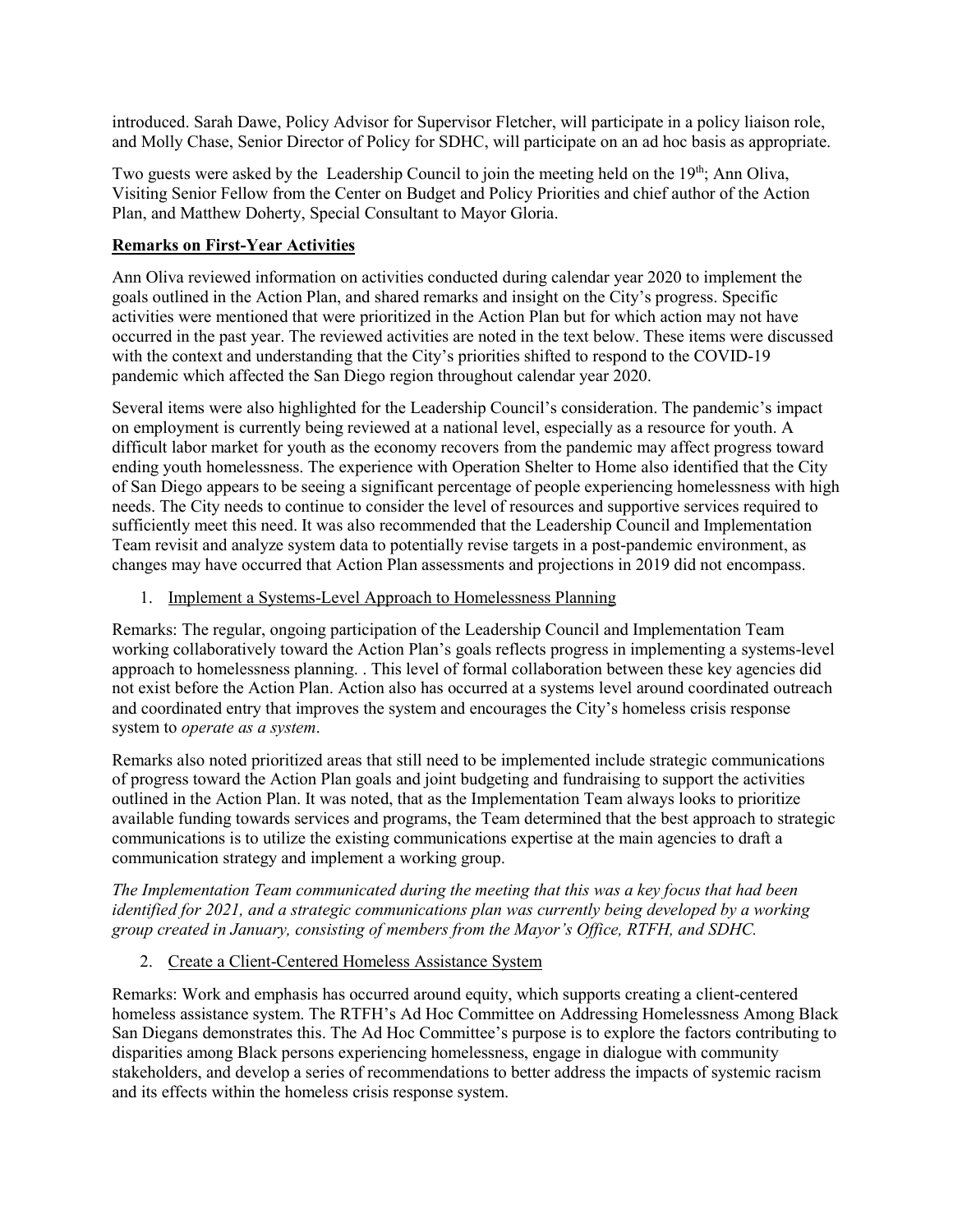Areas that still need ongoing focus were noted around enforcement and engagement between police and people experiencing homelessness, and institutionalizing ways to partner with people with lived expertise.

*Brief discussion ensued about the engagement with the HEAL network and other advocacy groups of persons with lived experience, the pending client-survey product and the Neighborhood-Based Coordinated Outreach program and regional Outreach Standards.* 

# 3. Decrease Inflow Through Increase of Prevention and Diversion

Remarks: The City of San Diego implemented a COVID-19 Emergency Rental Assistance program in calendar year 2020 to assist households who were negatively impacted by COVID-19. This was a significant activity implemented to prevent housing displacement and inflow into homelessness. Significant improvements have been made in implementing a flexible funding pool to provide targeted assistance, and a diversion screening tool was created to better serve clients newly experiencing homelessness. All of these activities made a positive impact in decreasing inflow into homelessness.

Strategizing how to collaborate across mainstream systems, such as the child welfare system, to prevent inflow into homelessness is an area that still needs focus.

4. Improve Performance of the Existing System

Remarks: Significant improvements were made to the coordinated entry system last year, which greatly improve system performance. Operation Shelter to Home's success in moving persons from unsheltered to housed, as well as improvements in the utilization of Veterans Affairs Supportive Housing (VASH) vouchers, also advanced improvements in system performance. Further accomplishment under this strategy is the implementation of the coordinated outreach program, which reflects the policy to reduce the burden on police to be among the top providers of outreach and shifting that responsibility to a greater force of service provider outreach workers.

*The Implementation Team briefly spoke about how the improvements and practices piloted through Operation Shelter to Home would transition to the City's and SDHC's new Homelessness Response Center and Bridge Shelters, including client-centered practices such as centralized shelter intake and system navigation activities.*

Necessary work remains to be done regarding integration with the County on services.

*Discussion from the County included the County creating a dedicated office of homelessness solutions to improve the level of coordination and integration between the City and the County and to be engaged in a more substantive way. The County is also committed to continuing the work around behavioral health, care coordination, and permanent supportive housing.* 

# 5. Increase the Production of/Access to Permanent Solutions

The hotel acquisition project utilized available funding to bring 332 additional Permanent Supportive Housing (PSH) units online quickly to increase production of and access to permanent solutions. The targeted outreach and Call to Action to landlords last year was a good effort, and should be revisited again this year to continue to work towards the Action Plan's goals.

Necessary work remains to be done regarding development and and understanding of the pipeline over the next 10 years and a coordinated effort on funding to meet the development goals.

*The Implementation Team is currently developing a pipeline report that may be used for conversations on development and funding goals. This reporting data will also be included in the next phase of the Community Action Plan dashboard, the current version of which is available on SDHC's website.*

# **Discussion**